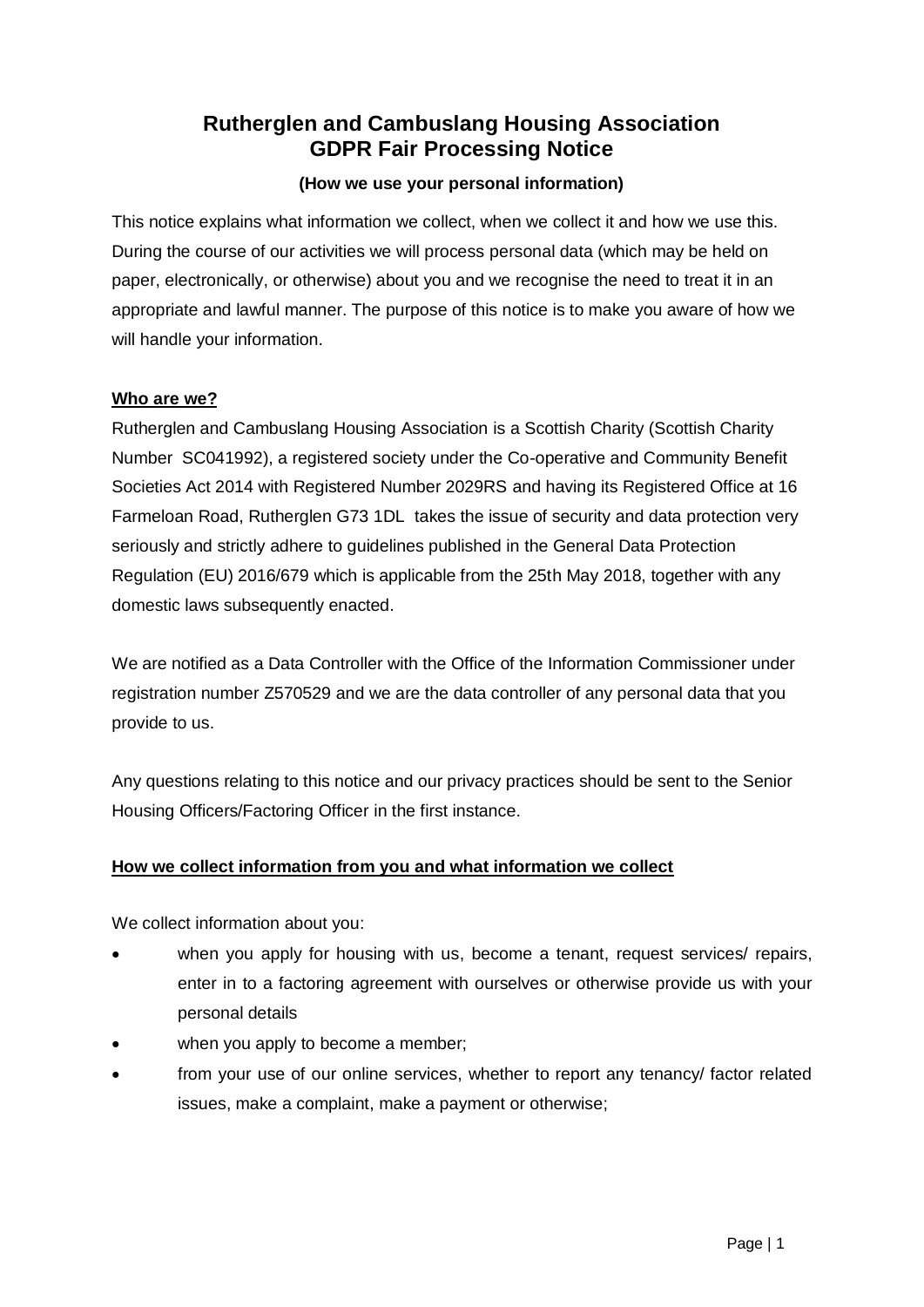from your arrangements to make payment to us (such as bank details, payment card numbers, employment details, benefit entitlement and any other income and expenditure related information);

We collect the following information about you:

- Name:
- Address:
- Telephone number;
- e-mail address;
- National Insurance Number;
- Next of Kin;
- Demographic information ethnicity, race etc.;
- Benefits information:
- Employment details;
- Medical information;
- Identification documents (to include driving licence, passport, right to reside in the UK)

We receive the following information from third parties:

- Benefits information, including awards of Housing Benefit/ Universal Credit
- Payments made by you to us;
- Complaints or other communications regarding behaviour or other alleged breaches of the terms of your contract with us, including information obtained from Police Scotland;
- Reports as to the conduct or condition of your tenancy, including references from previous tenancies, and complaints of anti-social behaviour
- Information from enquiries by elected members such as councillors and MSP's
- Correspondence from you regarding your contract with us
- Lawyers and other agencies acting on your behalf
- Social work department in respect of adaptations to your property or support needs

#### **Why we need this information about you and how it will be used**

We need your information and will use your information: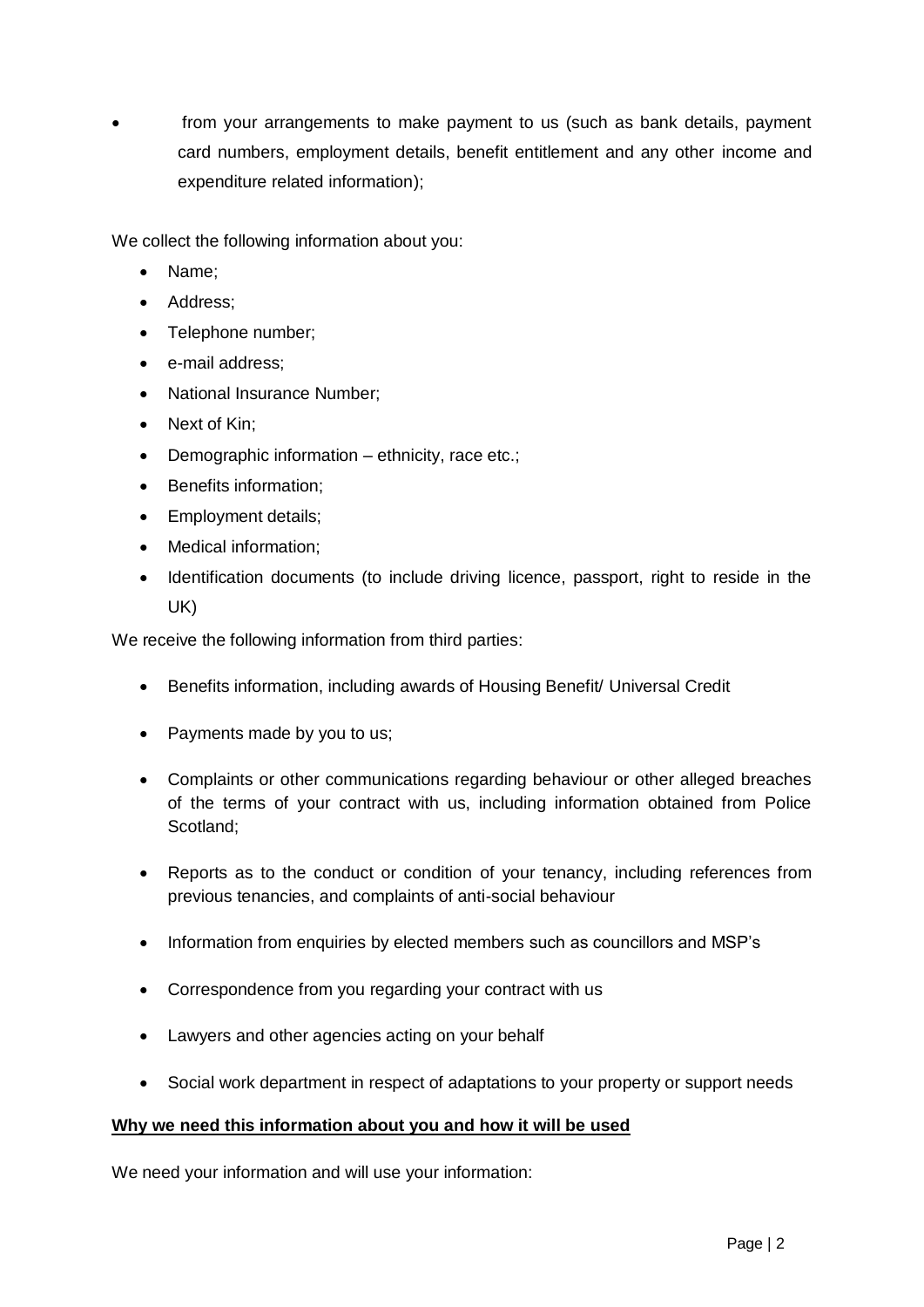- To enable us to enter into a contract with you
- to undertake and perform our obligations and duties to you in accordance with the terms of our contract with you
- to enable us to supply you with the services and information which you have requested;
- to enable us to respond to your repair request, housing application and complaints made;
- to analyse the information we collect so that we can administer, support and improve and develop our business and the services we offer;
- to contact you in order to send you details of any changes to our or supplies which may affect you;
- for all other purposes consistent with the proper performance of our operations and business; and
- to contact you for your views on our products and services.
- to apply for funding for adaptations to your property

### **Sharing of Your Information**

The information you provide to us will be treated by us as confidential and will be processed only by our employees within the UK/EEA. We may disclose your information to other third parties who act for us for the purposes set out in this notice or for purposes approved by you, including the following:

- If we instruct repair or maintenance works, your information may be disclosed to any contractor;
- If we are investigating a complaint, information may be disclosed to Police Scotland, Local Authority departments, Scottish Fire & Rescue Service and others involved in any complaint, whether investigating the complaint or otherwise;
- If we are updating tenancy details, your information may be disclosed to third parties (such as utility companies and Local Authority);
- If we are investigating payments made or otherwise, your information may be disclosed to payment processors, Local Authority and the Department of Work & Pensions;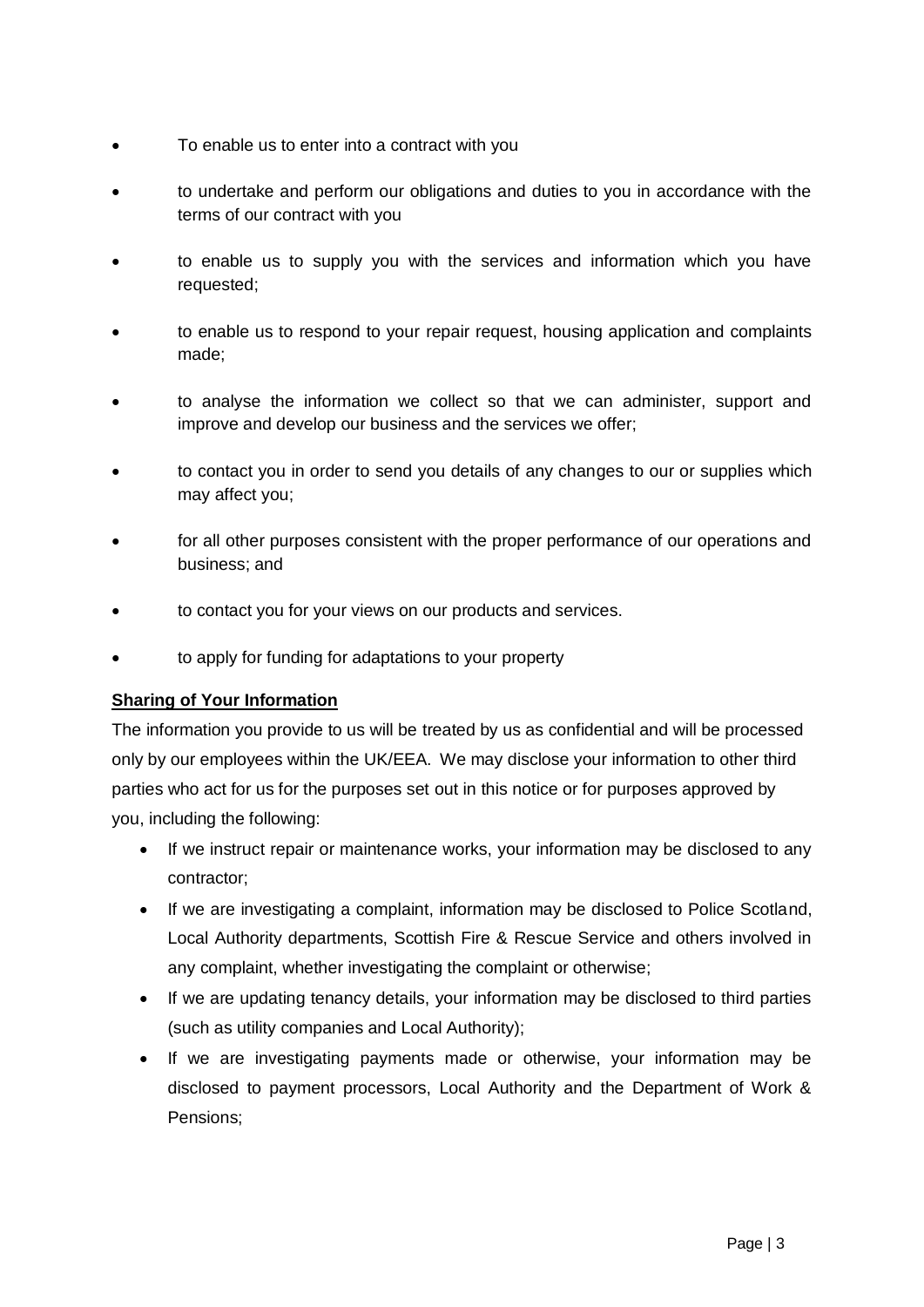- If we are conducting a survey of our products and/ or service, your information may be disclosed to third parties assisting in the compilation and analysis of the survey results
- If we enter into a joint venture with or merged with another business entity, your information may be disclosed to our new business partners or owners;
- Signposting to Citizens Advice Bureau or similar advice organisations;
- Your address will be shared with the Scottish government if we are applying for funding for an adaptation
- Police Scotland may ask for information in respect of anti-social or general enquiries
- The Associations solicitors may require details of your tenancy if we are taking action against you or seeking advice
- We may share rent details and personal data with SLC Money Matters but only with your consent
- We will be required to share rent and personal data with the DWP in respect of Universal Credit
- We will provide details of your name and address to bulk mailing companies e.g. for the distribution of our newsletter
- If we provide a service specifically to you e.g. garden maintenance your name and address will be shared with the contractor
- Your name, addresses and rent account info information will be shared with Sheriff Officers in the event that we are taking an eviction action against you
- Companies that carry out satisfaction surveys will receive your address but not your name
- Other landlords may ask for details of your tenancy for reference purposes if this has been authorised by you.
- Debt recovery agencies will be given tenancy, employment, national insurance number details if we are pursuing arrears that you have once you have terminated your tenancy with us.
- If we are processing insurance claims made against us;
- If we require I.T. support services from our I.T. providers

Unless required to do so by law, we will not otherwise share, sell or distribute any of the information you provide to us without your consent.

### **Transfers outside the UK and Europe**

We may transfer your information outside the UK, this data is stored with the EEA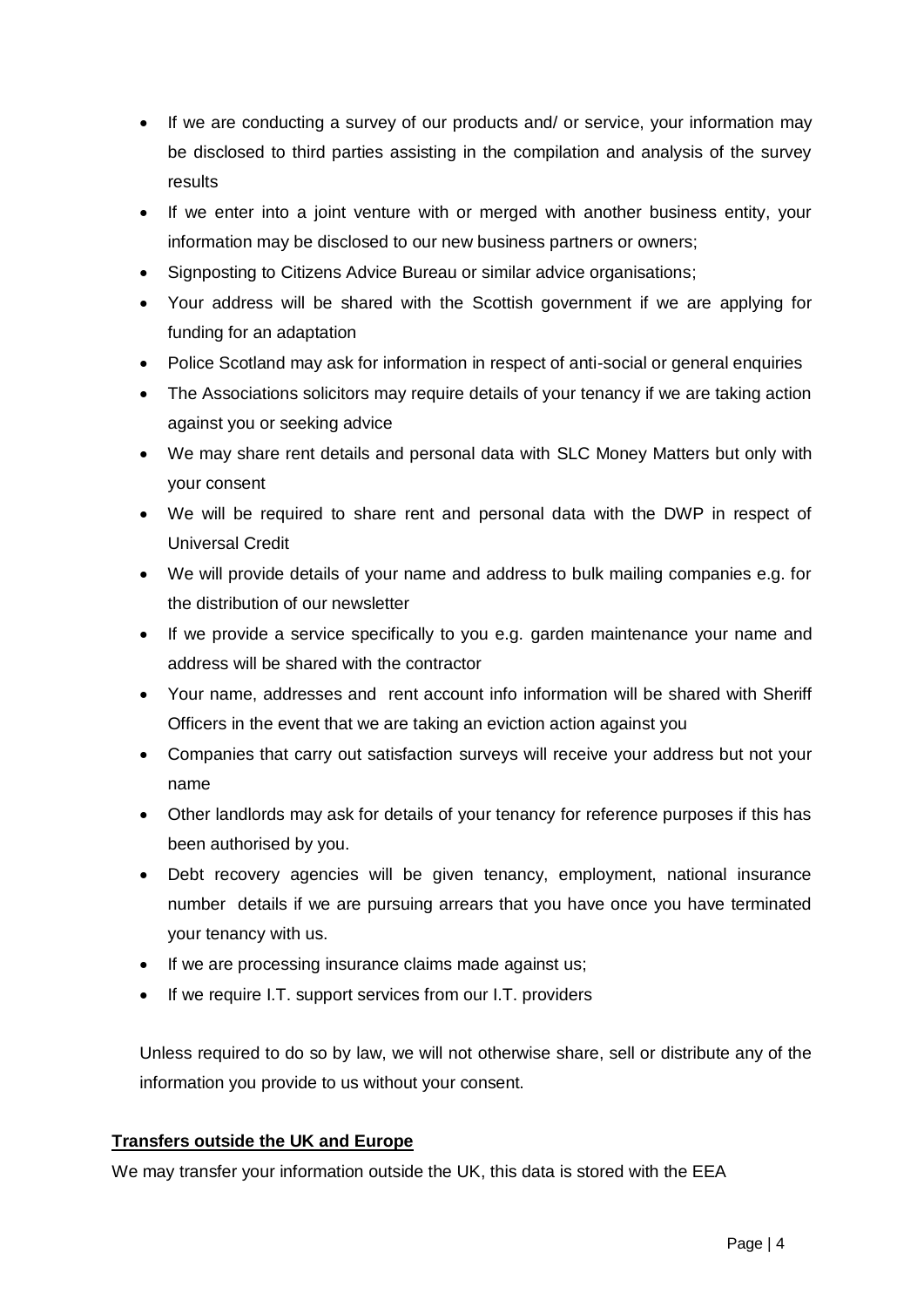Personal data is stored on our back up cloud based system which is located in the Netherlands. We ensure that there are adequate safeguards in place to protect your information in accordance with this notice, including the following:

- This is a fully encrypted data storage solution and is secure using encrypted connections and storage.
- It is EU compliant, the European Commission has determined that the Netherlands that has adequate safeguards/ details of appropriate security provisions in place.
- The data centre currently has ISO 27001, 9001, 5001, and 14001 certificates.

# **Security**

When you give us information we take steps to make sure that your personal information is kept secure and safe.

- Paper records These are stored in the Associations office which has an out of hours monitored alarm system and all methods of storage e.g. filing cabinets and cabinets are lockable.
- Electronic records; All information on our computer network is password protected and staff only have access to those areas that are relevant to their role within the Association. The computer network is protected by the latest ant-virus/ransomware software to guard against external breaches of our network

# **How long we will keep your information**

We review our data retention periods regularly and will only hold your personal data for as long as is necessary for the relevant activity, or as required by law (we may be legally required to hold some types of information), or as set out in any relevant contract we have with you.

We will generally keep your information for the following minimum periods:

| Type of record                                                    | Suggested retention time             |
|-------------------------------------------------------------------|--------------------------------------|
| Applicants for accommodation                                      | 5 years                              |
| <b>Housing Benefits Notifications</b>                             | <b>Duration of Tenancy</b>           |
| Tenancy files                                                     | <b>Duration of Tenancy</b>           |
| Former tenants' files (key information<br>i.e. start finish date) | 5 years after termination of tenancy |